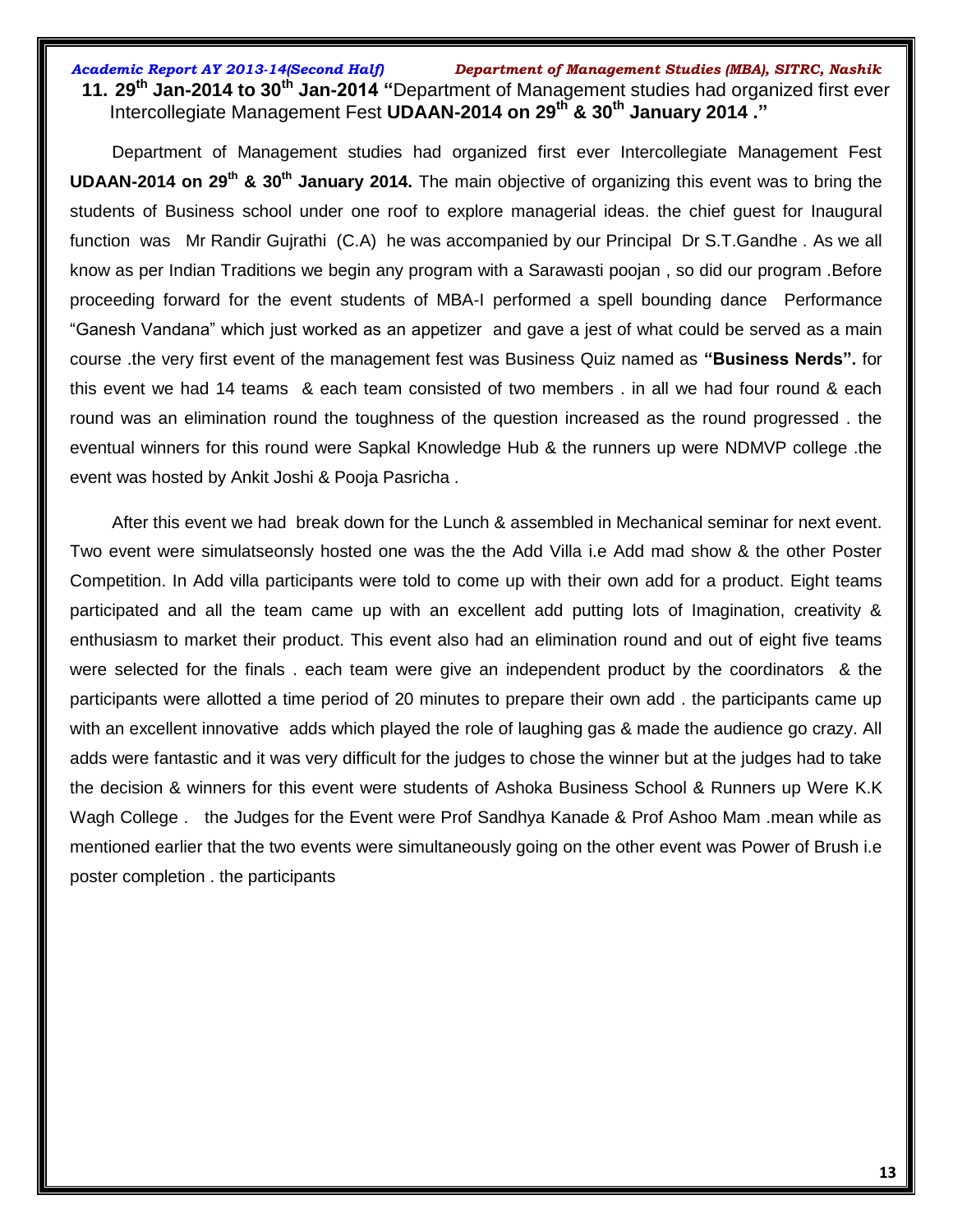

stages .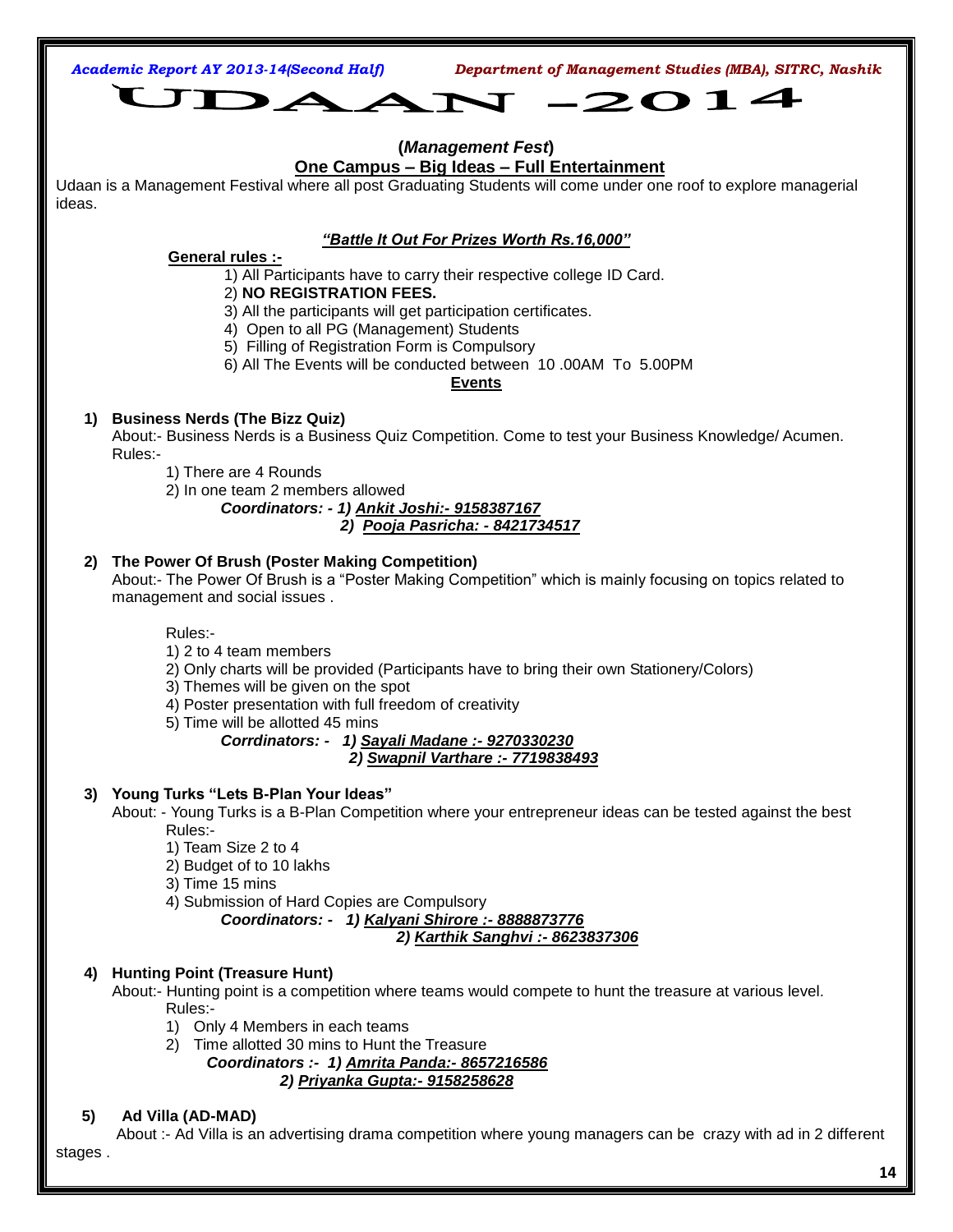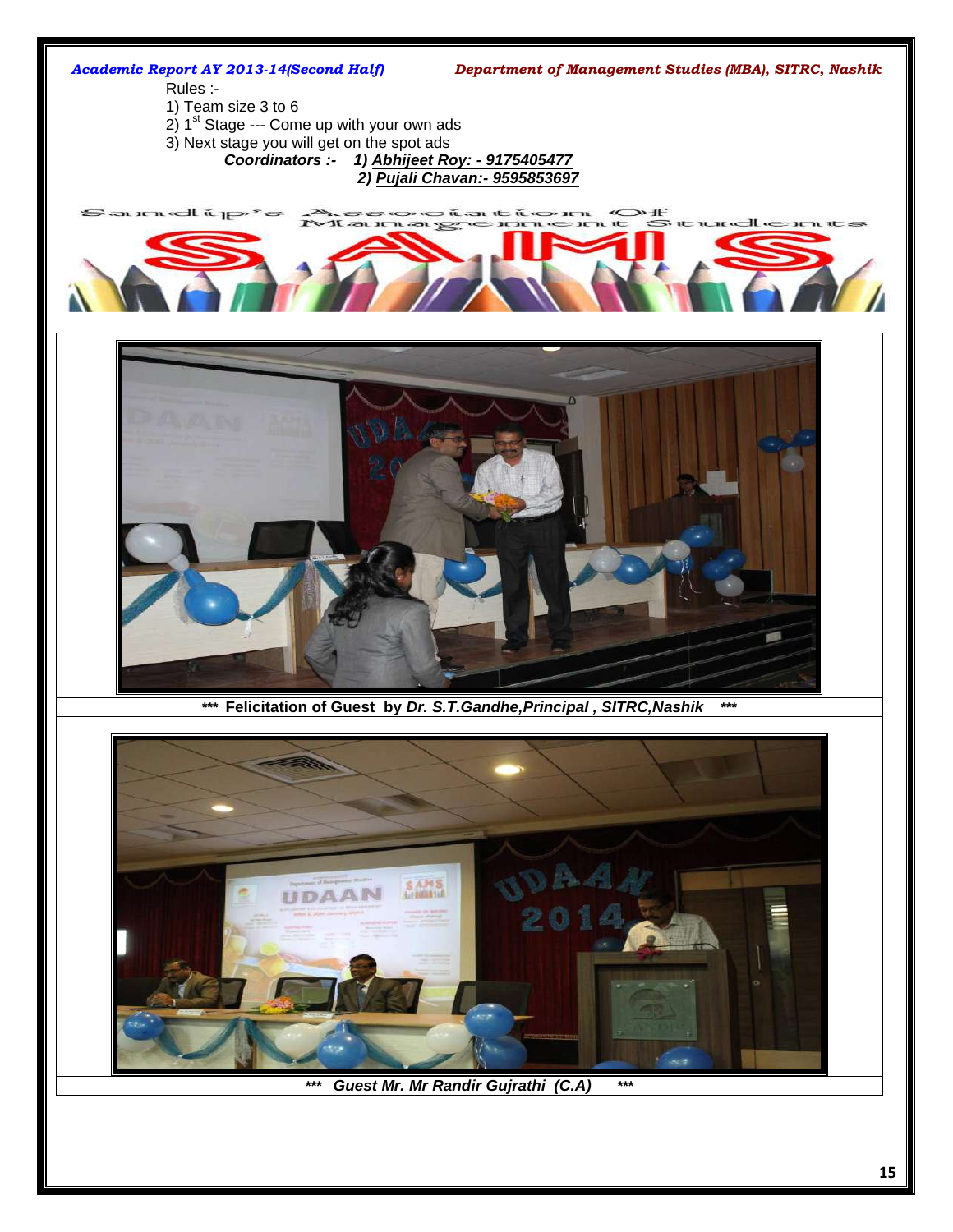

*\*\*\* students \*\*\**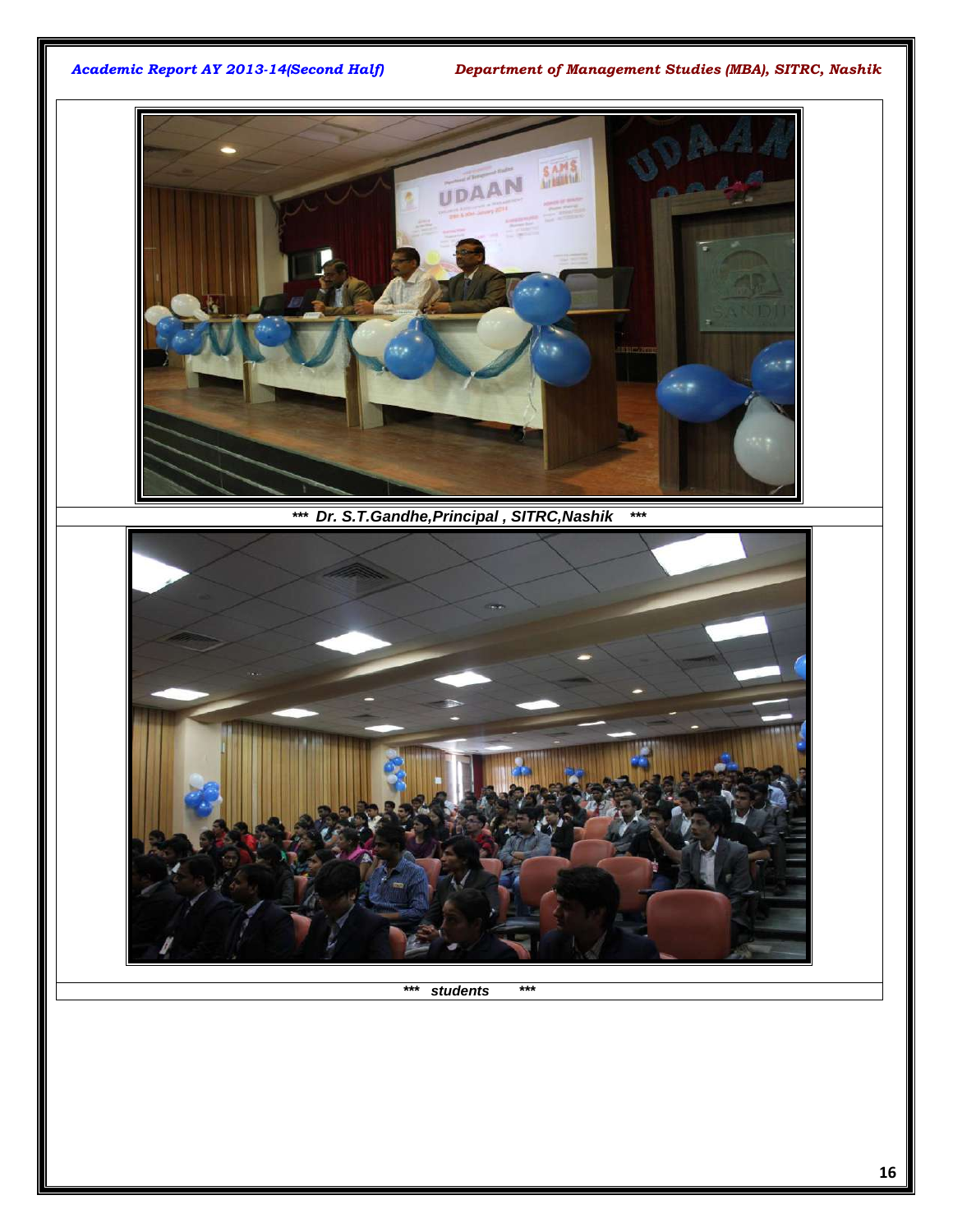

*\*\*\* \*\*\**



*\*\*\* \*\*\**



*\*\*\* \*\*\**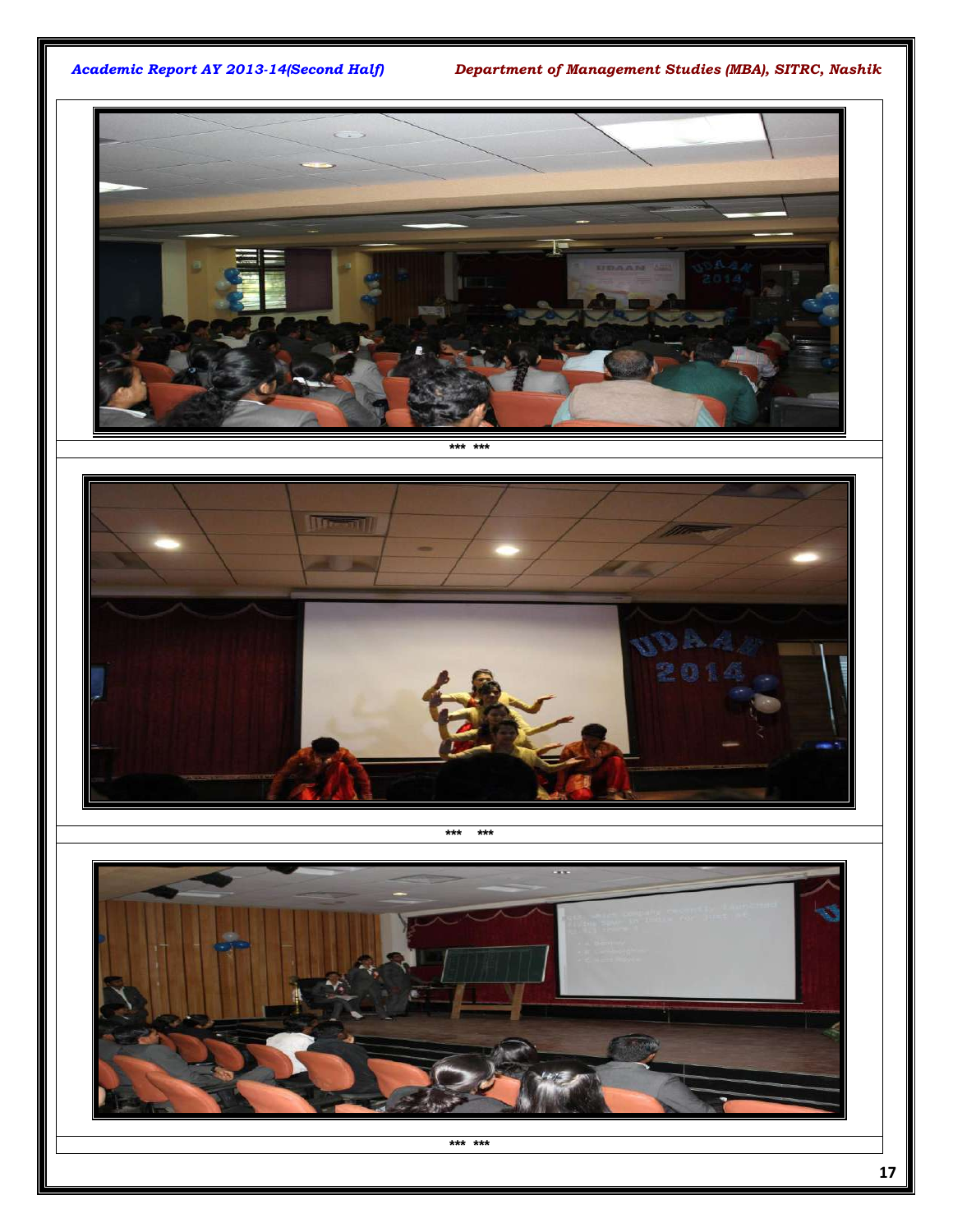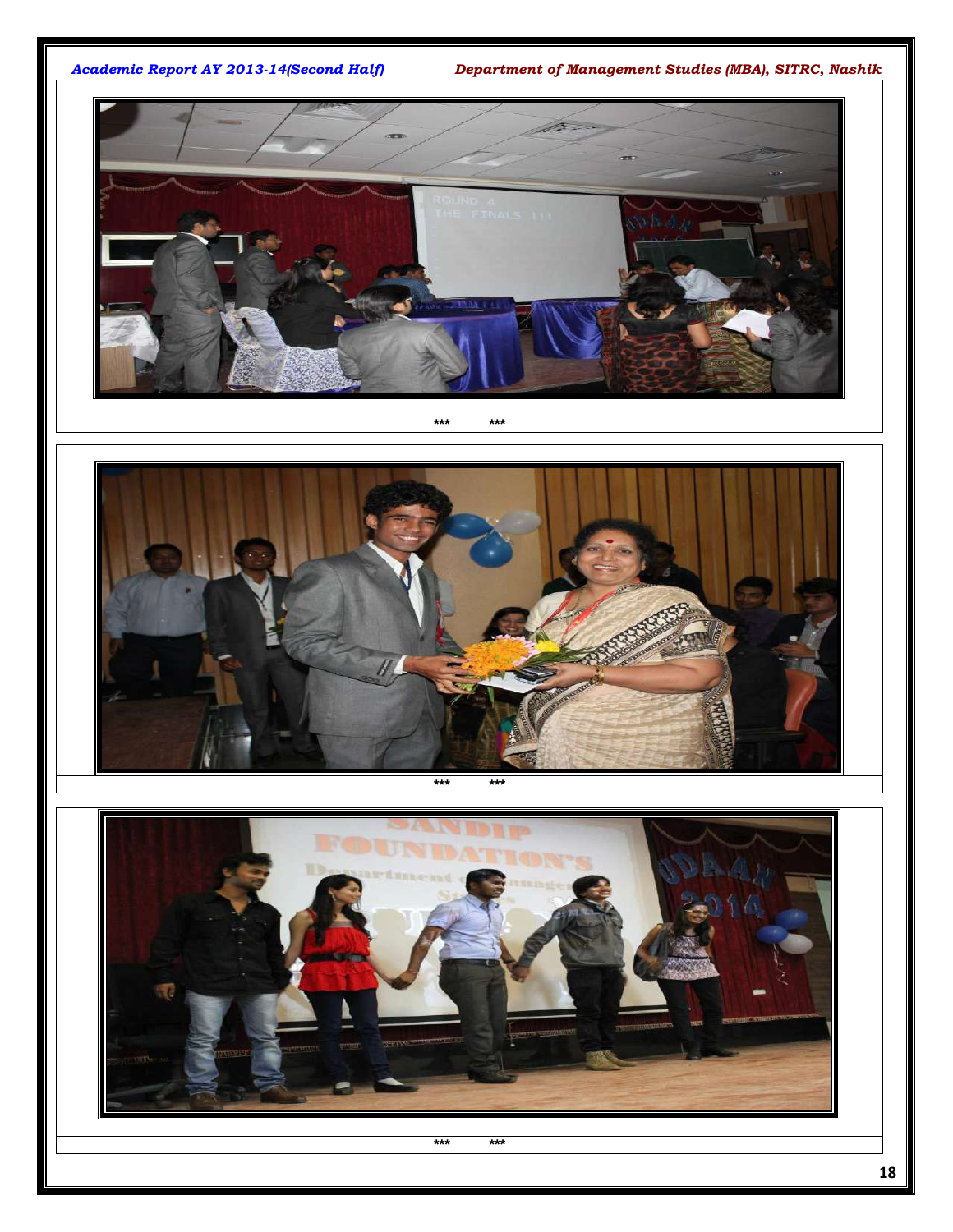

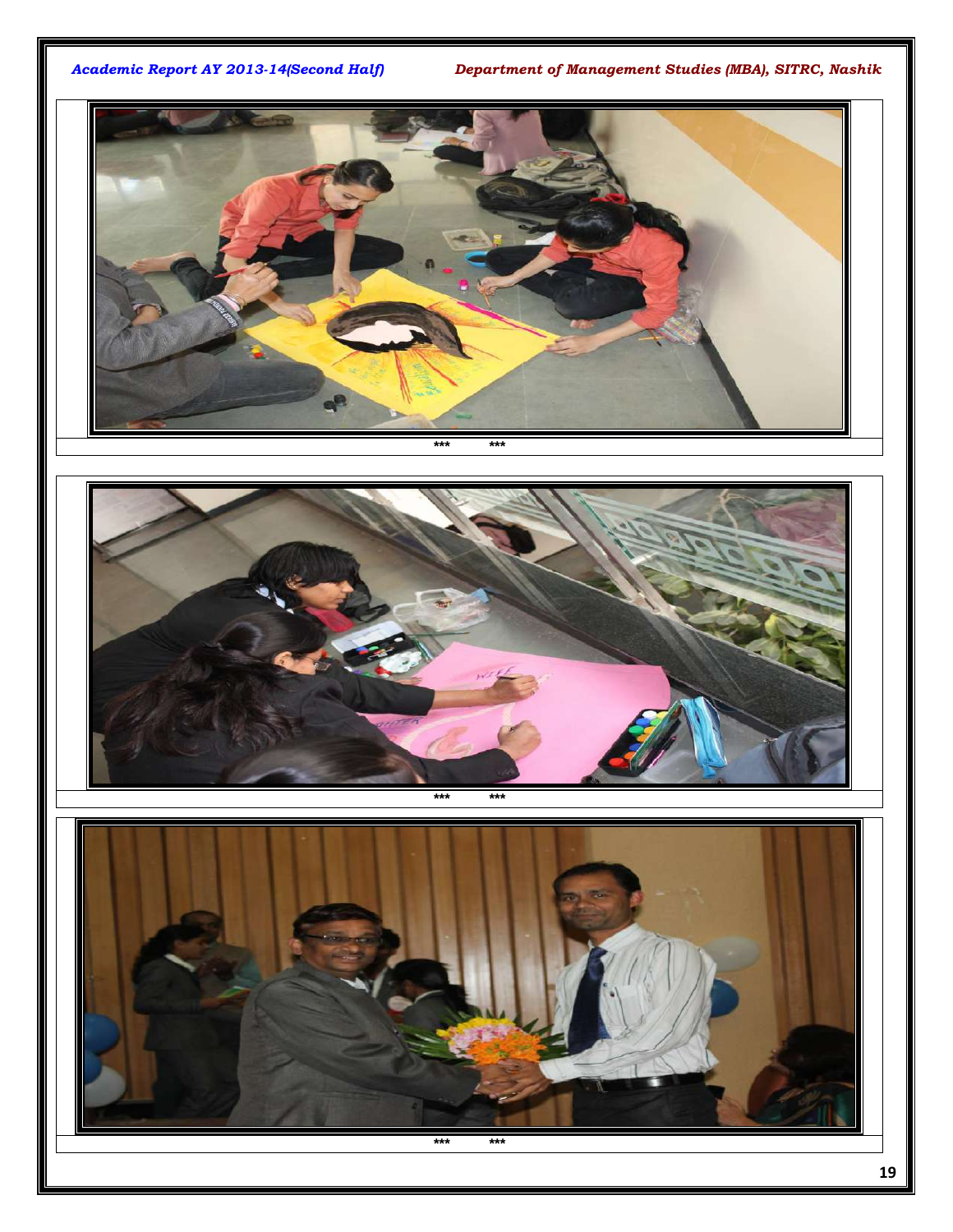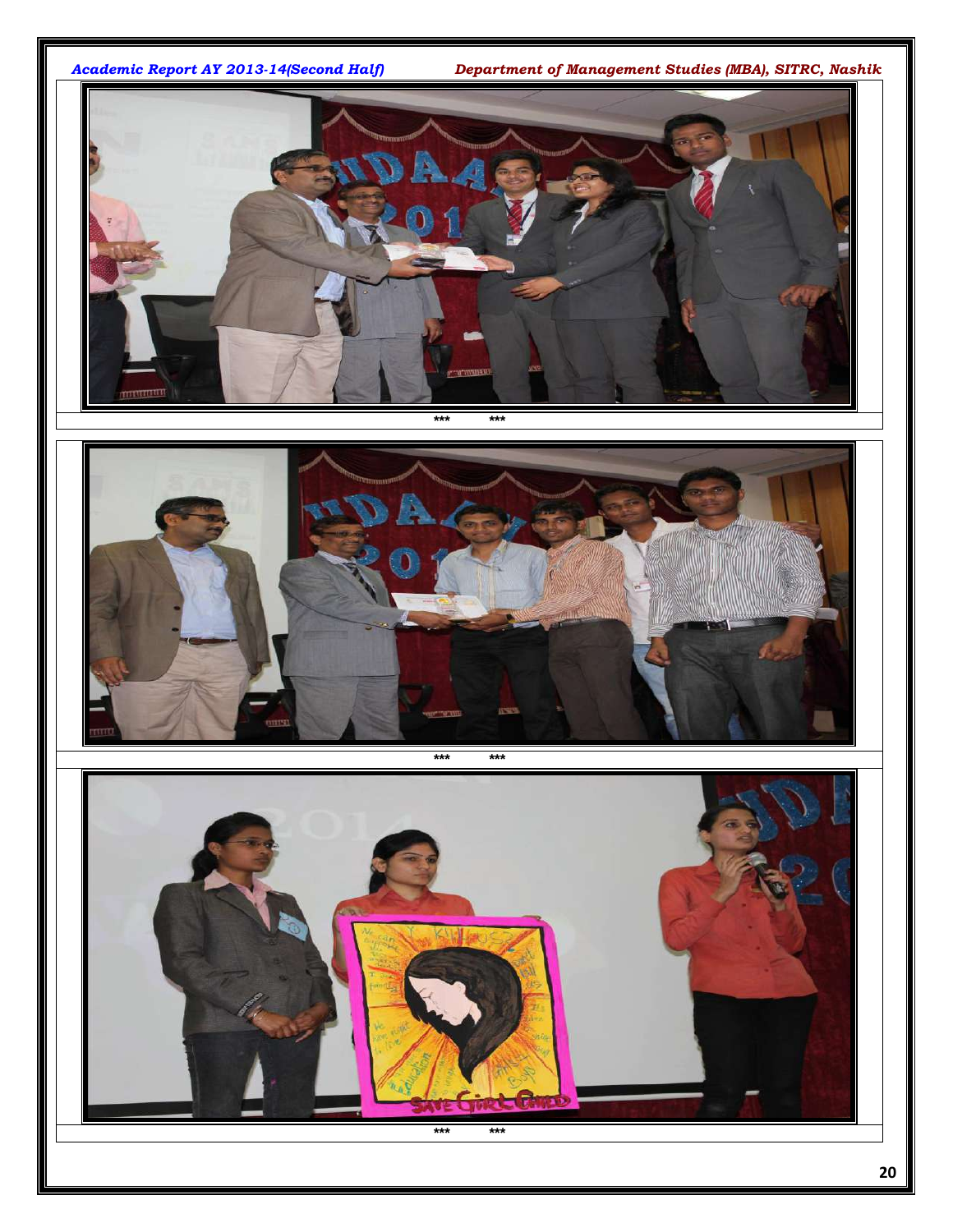



**21**